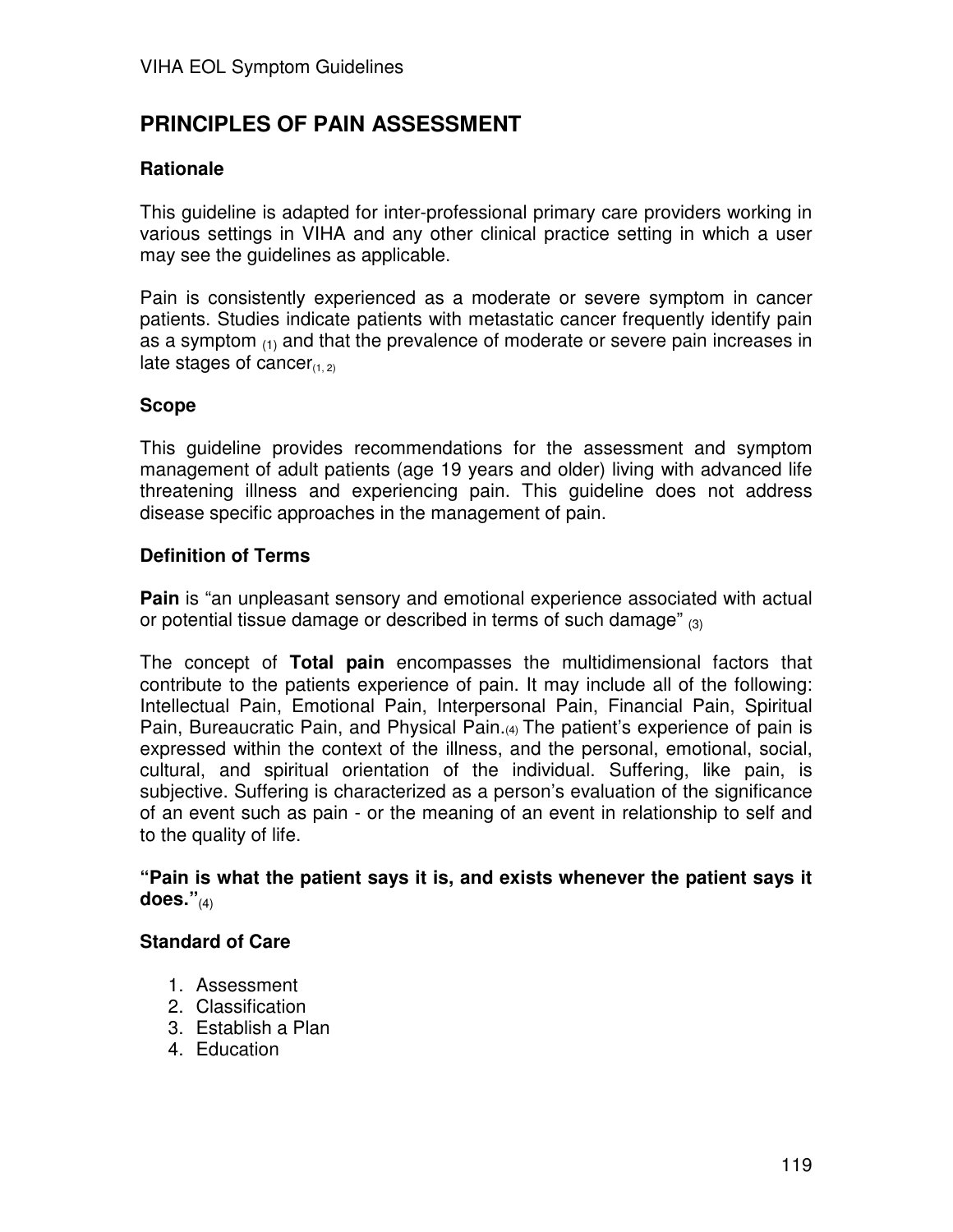### Recommendation 1 Assessment of Pain

Ongoing comprehensive assessment is the foundation of effective pain management, including interview, physical assessment, medication review, medical and surgical review, psychosocial review, review of physical environment and the appropriate diagnostics.  $(5)$  (see Table 1). Assessment must determine the cause, effectiveness of treatments and impact on quality of life for the patient and their family.

Table 1: Pain Assessment using Acronym O, P, Q, R, S, T, U and V **\*** 

|                                        | When did it begin? How long does it last? How often does it occur?                                                                                                                                                                                                                       |
|----------------------------------------|------------------------------------------------------------------------------------------------------------------------------------------------------------------------------------------------------------------------------------------------------------------------------------------|
| Provoking /<br><b>Palliating</b>       | What brings it on? What makes it better? What makes it worse?                                                                                                                                                                                                                            |
| Quality                                | What does it feel like? Can you describe it?                                                                                                                                                                                                                                             |
| Region /<br><b>Radiation</b>           | Where is it? Does it spread anywhere?                                                                                                                                                                                                                                                    |
| <b>Severity</b>                        | What is the intensity of this symptom (On a scale of 0 to 10 with 0<br>being none and 10 being worst possible)? Right now? At best? At<br>worst? On average? How bothered are you by this symptom? Are<br>there any other symptom(s) that accompany this symptom?                        |
| $\mathsf{T}$ reatment                  | What medications and treatments are you currently using? How<br>effective are these? Do you have any side effects from the<br>medications and treatments? What medications and treatments<br>have you used in the past?                                                                  |
| Understanding/<br><b>Impact on You</b> | What do you believe is causing this symptom?<br>How is this symptom affecting you and / or your family?                                                                                                                                                                                  |
|                                        | What is your goal for this symptom? What is your comfort goal or<br>acceptable level for this symptom (On a scale of 0 to 10 with 0 being<br>none and 10 being worst possible)? Are there any other views or<br>feelings about this symptom that are important to you or your<br>family? |

**\*also include a Physical Assessment (as appropriate for symptom)**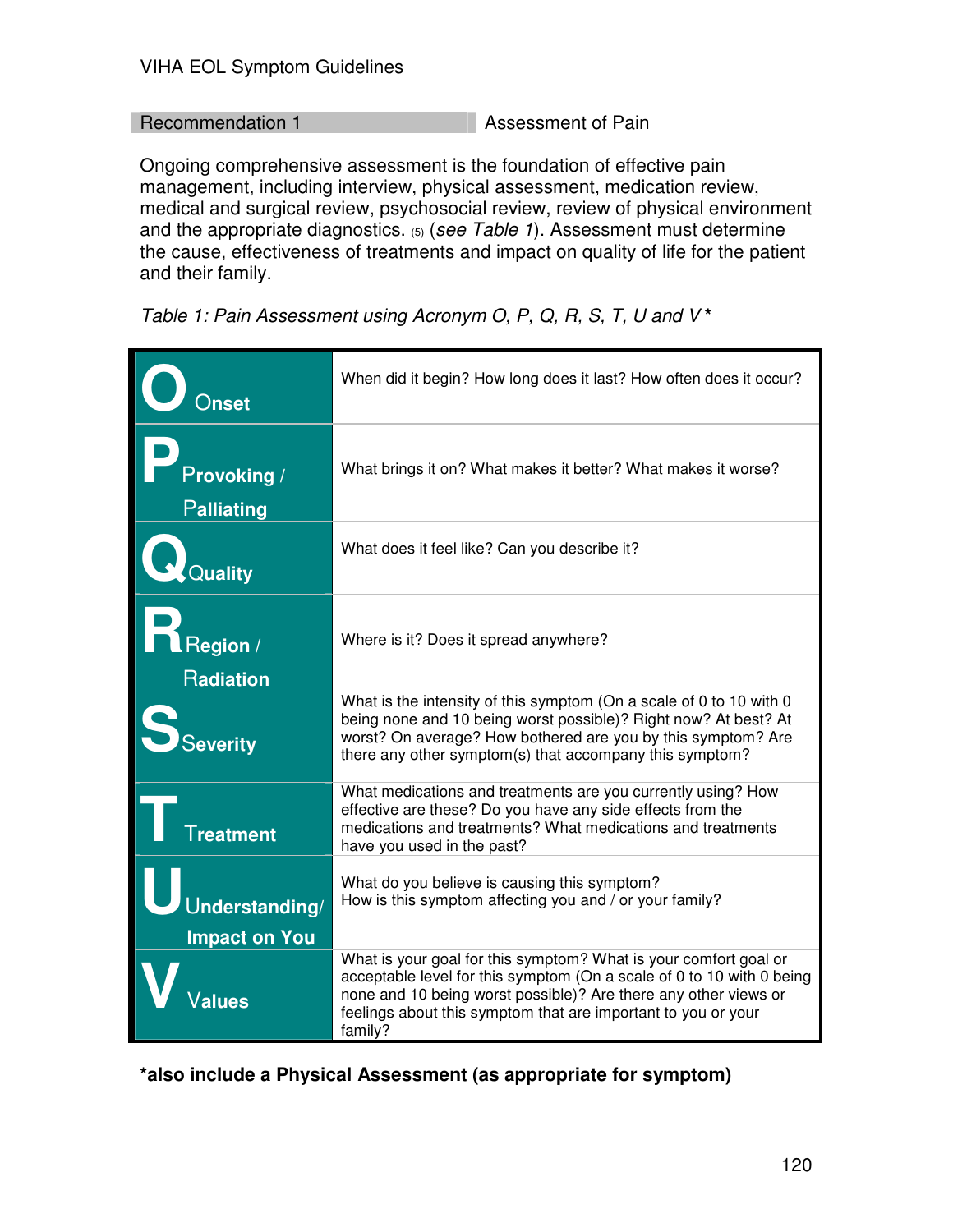- **Goal of Pain Assessment** 
	- $\circ$  to capture the individual's pain experience in a standardized way
	- $\circ$  to help determine type of pain and possible etiology
	- $\circ$  to determine the effect and impact the pain experience has on the individual and their ability to function.
	- $\circ$  basis on which to develop treatment plan to manage pain
	- $\circ$  to aid communication between interdisciplinary team members.
- **Self reporting** should be the primary source of information when completing a pain assessment. Trust the client's assessment of pain. Lack of pain expression does not necessarily mean absence of pain. (8)
- The exception for patient self-reporting is with non-verbal, non-cognizant persons (ie. the cognitively impaired) For these populations, behavioral observations that are validated by family and caregivers are the primary source of information for a pain assessment. For the cognitively impaired patient, use the Abbey Pain Assessment (see Appendix A) and/or a visual or faces pain scale instead of verbal questions.(4) Body language should also be observed: facial expressions, verbalizations, behaviour during activity, movements and gestures. (8)
- In the cognitively impaired recognize pain as a possible cause of changes in function or behaviour: increased confusion, resistance to care, disruptive behaviour, aggression, changes in appetite, changes in sleep pattern, asking for help, reduced mobility, social withdrawal.
- Screen all persons at risk for pain. Pain assessment should be completed by the primary care provider on admission to all sites/programs and reassessed on an ongoing basis (4) as there is always the potential for new or increasing symptoms as the patient nears the end of life.
- Once the presence of pain has been identified an initial comprehensive pain history must be completed. Use a validated measurement tool, such as the OPQRSTUV above, to ensure that complete, comprehensive, and consistent assessments are done (see Appendix B) .
- When pain is identified in more than one site, an assessment is completed for each site. (8)
- A comprehensive pain assessment should be re-done if there is a significant change in the pain, any modification to the pain management plan, or if a new pain has been identified.
- Following analgesic administration, the assessment of pain severity on a scale of 0-10 using a pain scale would be the *minimum* assessment to be completed to monitor analgesic effectiveness in meeting patient's goal. Use a standard pain scale matched to the patient's cognitive and communication abilities ie. Visual Analogue Scale (VAS), Numeric Rating Scale (NRS 0-10), Faces Scale, or Verbal Scale. (8)
- Pain assessments should be documented so that all members of the care team will have a clear understanding of the pain. Location of documentation to be consistent within each care site (see Appendix C).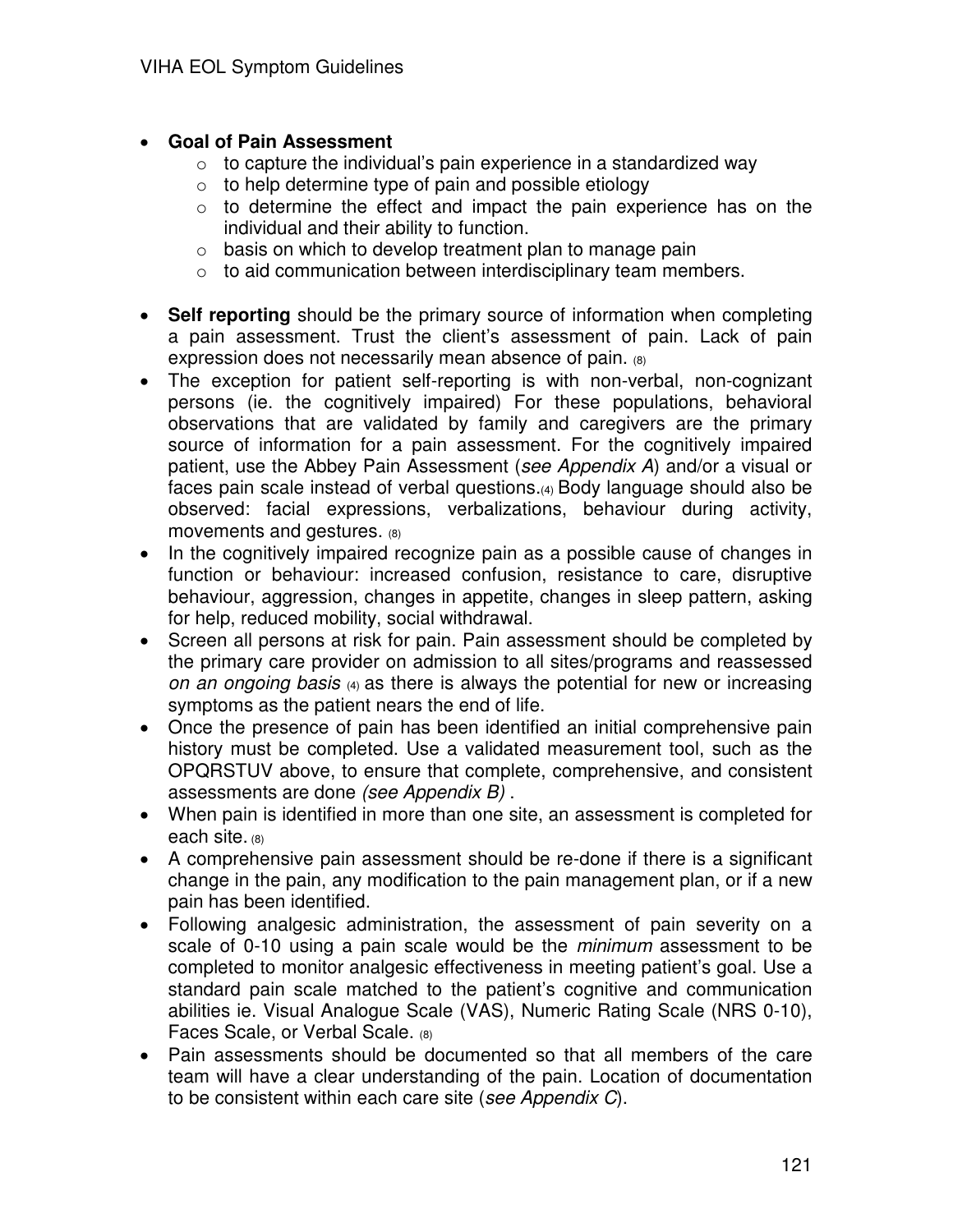• When efforts of the primary care providers do not relieve pain, a team conference (including patient and/or family) should be held. A referral to the Hospice Palliative Team should be made, if available, or consult with a palliative care physician or the VIHA Pain Program.

```
Recommendation 2 Classification of Pain
```
Pain is classified by mode of origin and transmission to aid in choosing a management plan for pain relief  $(3,5)$ 

**Nociceptive pain** is due to the stimulation of nerve fibers that transmit signals in a *normal* way from nerve endings to brain centers.  $(5)$ 

- **Somatic pain** pain originating from muscle, soft tissue or bone. It is usually well localized and described as deep, aching, or boring. It may be worse with movement. Some examples are bone metastases, osteoarthritis, and muscle/tissue damage. (5,7)
- **Visceral pain** pain originating from internal organs or viscera surrounding them. It is usually less well localized and can be referred. Often described as deep aching, cramping, or squeezing. Some examples are bowel obstruction, brain tumour, and appendicitis.  $(5,7)$

**Neuropathic pain** is the abnormal sustained stimulation of the nerve fibers that transmit signals from the nerve ending to brain center and/or from a dysfunction in the central nervous system.  $(7)$ 

- It can be **dysesthetic** pain described as burning, electrical sensations or pins and needles and/or **lancinating** pain – described as stabbing, shooting, or hot poker  $(7)$
- Some examples are post-herpetic neuralgia, spinal cord compression, diabetic neuropathy, plexopathies, phantom limb, or central pain from a stroke
- Pain may exceed any observable injury and often requires multiple medications to obtain relief (See recommendation 14 in VIHA End of Life Symptom Guidelines for Principles of Pain Management)

## Recommendation 3 Establish a Plan

Using the pain assessment establish a plan that:

- uses the most effective pharmacological and non-pharmacological interventions for the type of pain identified (see VIHA End of Life Symptom Guidelines for Principles of Pain Management, recommendations 14 & 15)
- includes physical, psychological, and behavioral interventions
- includes treatments and selection of analgesia/adjuvants which are individualized and consistent with the patients goals for pain relief. These goals may also relate to:
	- $\circ$  maintenance of dignity  $(8)$
	- $\circ$  acceptable functional capacity  $(8)$
	- $\circ$  quality of life  $(8)$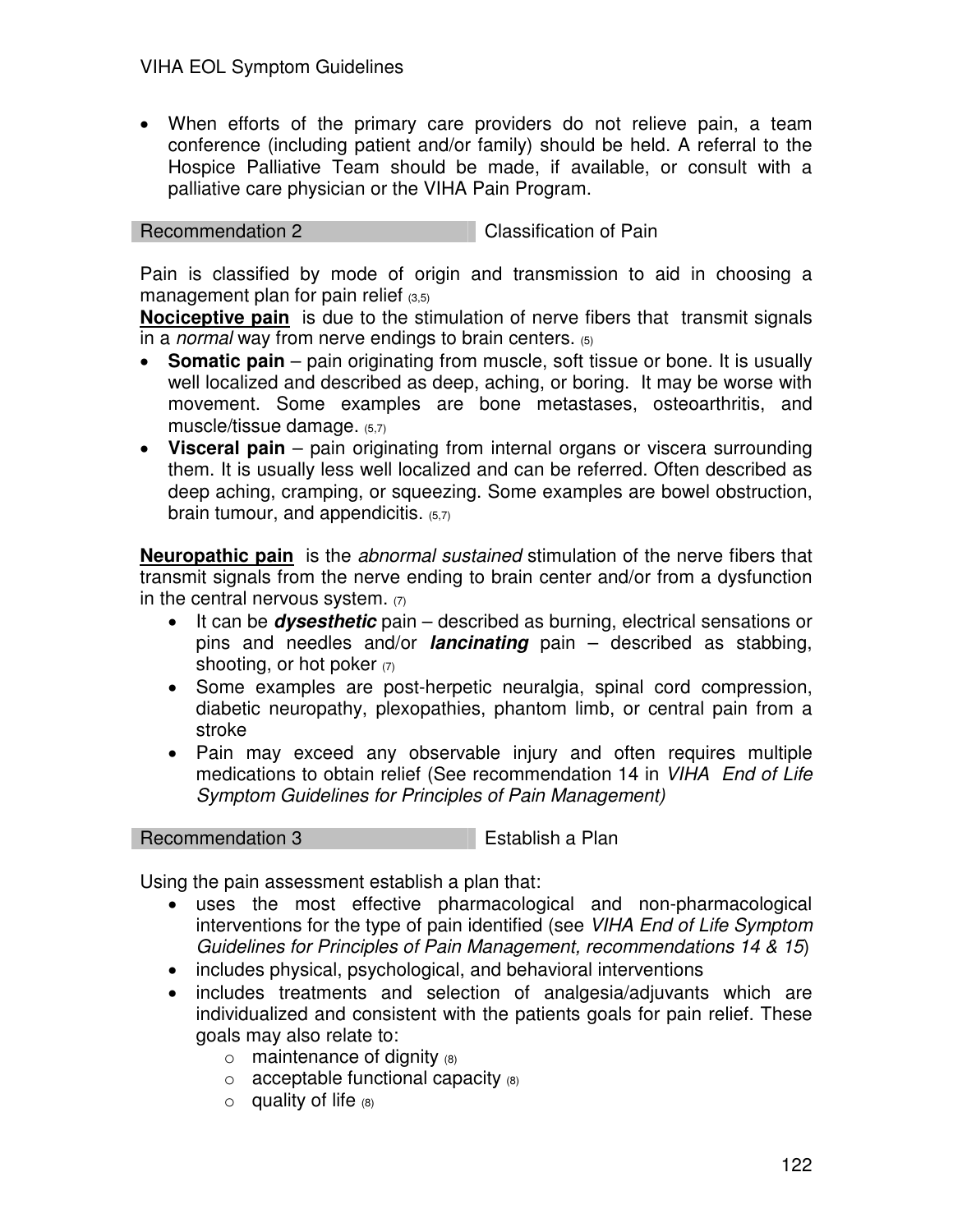- $\circ$  capacity for adequate rest and sleep  $(8)$
- $\circ$  medication side effects minimal or at least tolerable  $\circ$

Assess and document the effectiveness of the plan on an ongoing basis. (8)

Recommendation 4 Education

- It is important to explain to the patient and family that pain may get worse as the disease progresses; however, there are many options available for pain relief.
- Discuss the concept of pain prevention with the patient and family, in an effort to lessen the pain experience before pain becomes difficult to manage.
- Teach patients and families to report changes in pain, pain that is new, and pain that does not improve after intervention.
- Some patients, particularly the elderly, may underreport pain because they:
	- $\circ$  Have not been taken seriously in the past  $(5)$
	- $\circ$  fear being labeled a "complainer" (8)
	- $\circ$  want to appear stoic, an important characteristic in some cultures  $\circ$
	- $\circ$  expect pain with aging, when in fact it is common but not a normal part of aging  $(8)$
	- $\circ$  choose to avoid medications and side effects  $(8)$

 Education for patient and family should occur regarding these concerns to ensure they report their pain in a trusting and caring environment.

• Include the patient and family in decision making to determine a care plan that values the patients wishes, emphasizing the shared goals of care.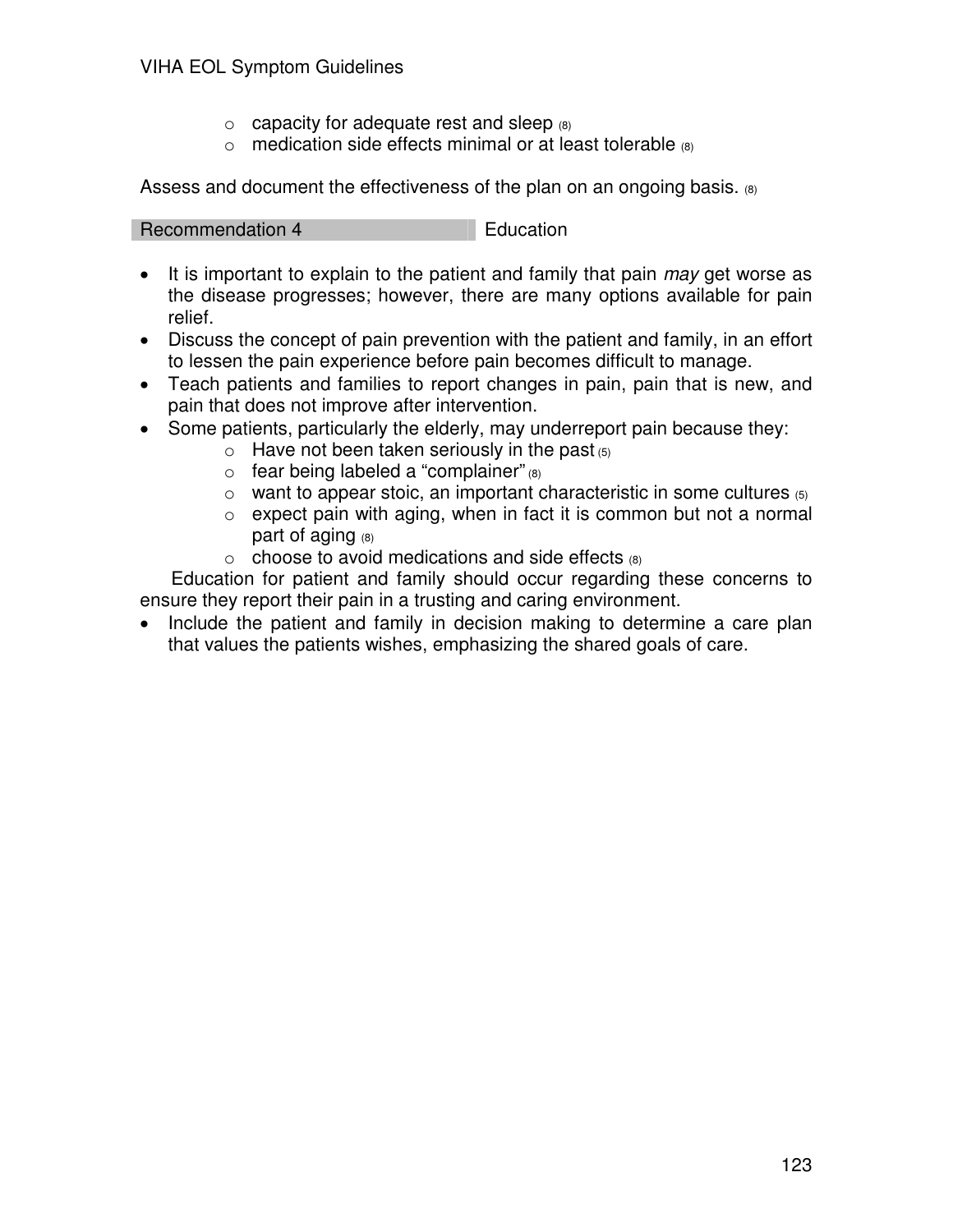#### **References**

- 1. Teumissen, S., Wesker, W., Kruitwagen, C., de Haes, H., Voest, E., de Graeff, A. Symptom prevalence in patients with incurable cancer: A systematic review. Journal of Pain and Symptom Management, 34 (1). 2007.
- 2. Bajwa, ZH, Warfield, CA. Overview of cancer pain. 2007. online: [http://www.uptodate.com](http://www.uptodate.com/)
- 3. International Association for the Study of Pain, 1979 (9-12)
- 4. McCaffery, M & Beebe, A. Pain: Clinical manual for nursing practice. 1989. St Luis: CV Mosby Co.
- 5. Downing M. Pain Etiology. In: Downing GM, Wainwright W, editors. Medical Care of the Dying. 4th ed. Victoria, British Columbia, Canada: Victoria Hospice Society Learning Centre for Palliative Care; 2006. p. 69-114.
- 6. Downing M. Pain Assessment. In: Downing GM, Wainwright W, editors. Medical Care of the Dying. 4th ed. Victoria, British Columbia, Canada: Victoria Hospice Society Learning Centre for Palliative Care; 2006. p. 119-155.
- 7. Eddy, B., Geddes, V., Lochbaum, J., Nixon, A., Spring, B., Tanner, M., Tuyp, R., Yearwood, L. Pain Management. In: Community Palliative Care Clinical Practice Guidelines. Vancouver Coastal Health, 2007. p.6-8
- 8. Harrigan Consulting. Best Practices for the Nursing Care of the Older Adult. Network of Excellence for Geriatric Services. VIHA – Clinical Practice Guidelines – Assessment and Management of Persistent Pain – April 2005.

**Approved by: VIHA Quality Council July 2008**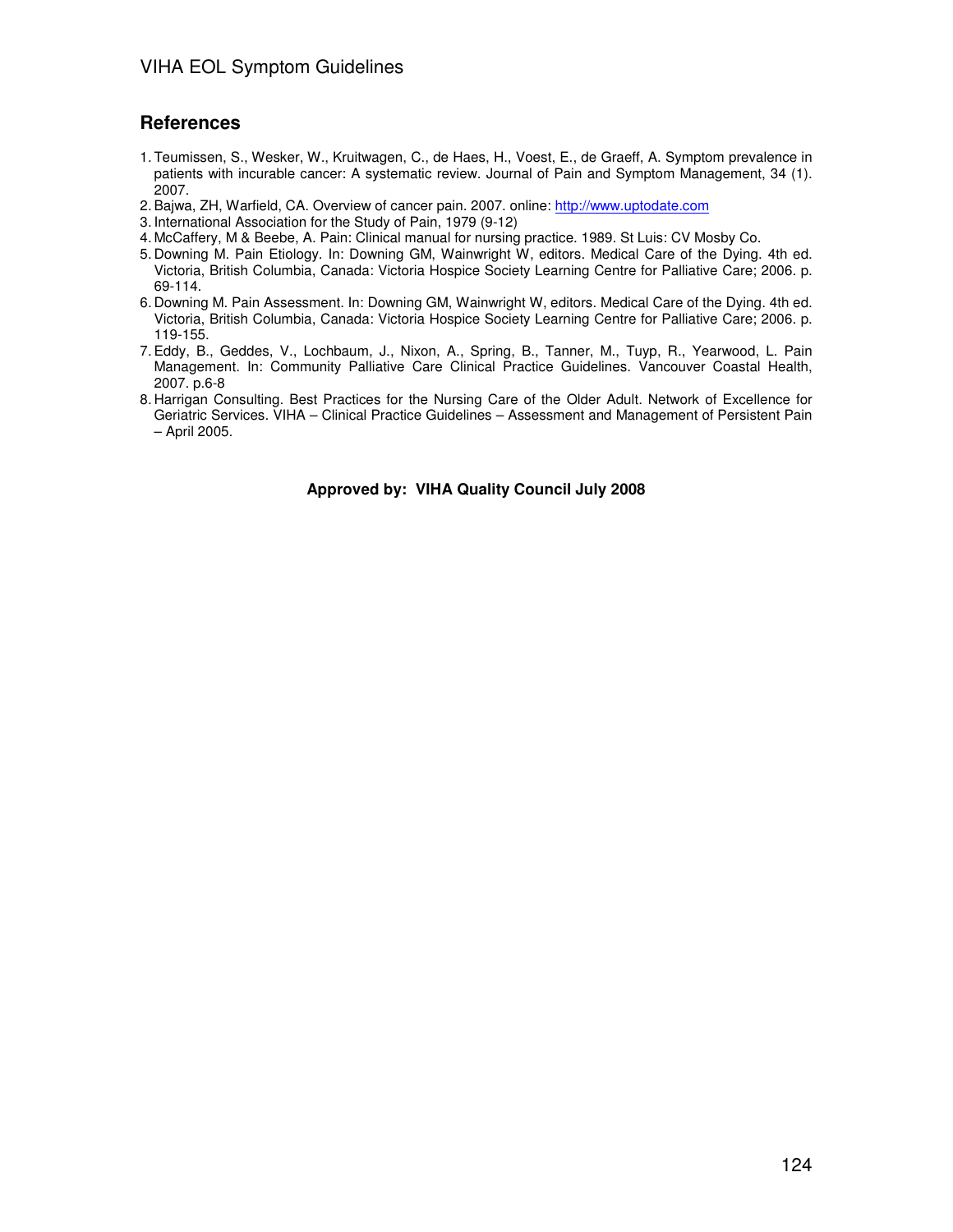|                                                                   | <b>APPENDIX A</b>                                            | For measurement of pain in people with dementia who cannot verbalize.                                      |                     | <b>ABBEY PAIN SCALE</b> |                 |       |                             |                                   |
|-------------------------------------------------------------------|--------------------------------------------------------------|------------------------------------------------------------------------------------------------------------|---------------------|-------------------------|-----------------|-------|-----------------------------|-----------------------------------|
|                                                                   | How to use scale:                                            | While observing the resident <sup>1</sup> score questions 1 to 6                                           |                     |                         |                 |       |                             |                                   |
|                                                                   |                                                              |                                                                                                            |                     |                         |                 |       |                             |                                   |
|                                                                   |                                                              |                                                                                                            |                     |                         |                 |       |                             |                                   |
|                                                                   |                                                              |                                                                                                            |                     |                         |                 |       |                             |                                   |
|                                                                   |                                                              |                                                                                                            |                     |                         |                 |       |                             |                                   |
| Q1.                                                               | <b>Vocalization</b><br>Absent 0                              | eg. Whimpering, groaning, crying<br>Mild 1                                                                 | Moderate 2 Severe 3 |                         |                 |       | Q1                          |                                   |
| Q2.                                                               | <b>Facial expression</b><br>Absent 0                         | eg: looking tense, frowning, grimacing, looking look frightened<br>Mild 1                                  | Moderate 2          | Severe 3                |                 |       | Q <sub>2</sub>              |                                   |
| Q3.                                                               | Change in body language<br>Absent 0                          | eg: fidgeting, rocking, guarding part of body, withdrawn<br>Mild 1                                         | Moderate 2          | Severe 3                |                 | Q3    |                             |                                   |
| Q4.                                                               | <b>Behavioural Change</b><br>patterns<br>Absent 0            | eg: increased confusion, refusing to eat, alteration in usual<br>Mild 1                                    | Moderate 2          | Severe 3                |                 |       | Q4                          |                                   |
| Q5.                                                               | <b>Physiological change</b><br>Absent 0                      | eg: temperature, pulse or blood pressure outside normal<br>limits, perspiring, flusing or pallor<br>Mild 1 | Moderate 2          | Severe 3                |                 |       | Q5                          |                                   |
| Q6.                                                               | <b>Physical changes</b><br>previous injuries.                | eg: skin tears, pressure areas, arthritis, contractures,<br>Absent 0 Mild 1                                | Moderate 2          | Severe 3                |                 |       | Q6                          |                                   |
| <b>Total Pain Score</b><br>Add scores for $1 - 6$ and record here |                                                              |                                                                                                            |                     |                         |                 |       |                             |                                   |
|                                                                   | Now tick the box that matches the<br><b>Total Pain Score</b> |                                                                                                            |                     | $0 - 2$<br>No pain      | $3 - 7$<br>Mild |       | $8 - 13$<br><b>Moderate</b> | $14+$<br><b>Severe</b>            |
|                                                                   | Finally, tick the box which matches<br>the type of pain      |                                                                                                            |                     | <b>Chronic</b>          |                 | Acute |                             | <b>Acute on</b><br><b>Chronic</b> |

Abbey,J; De Bellis, A; Piller, N; Esterman, A: Giles, L; Parker, D and Lowcay, B.Funded by the JH and JD Gunn Medical Research Foundation 1998 – 2002 (This document may be reproduced with this acknowledgment retained)

**TERET 1**<br><sup>1</sup> Resident is used here but also refers to patient and client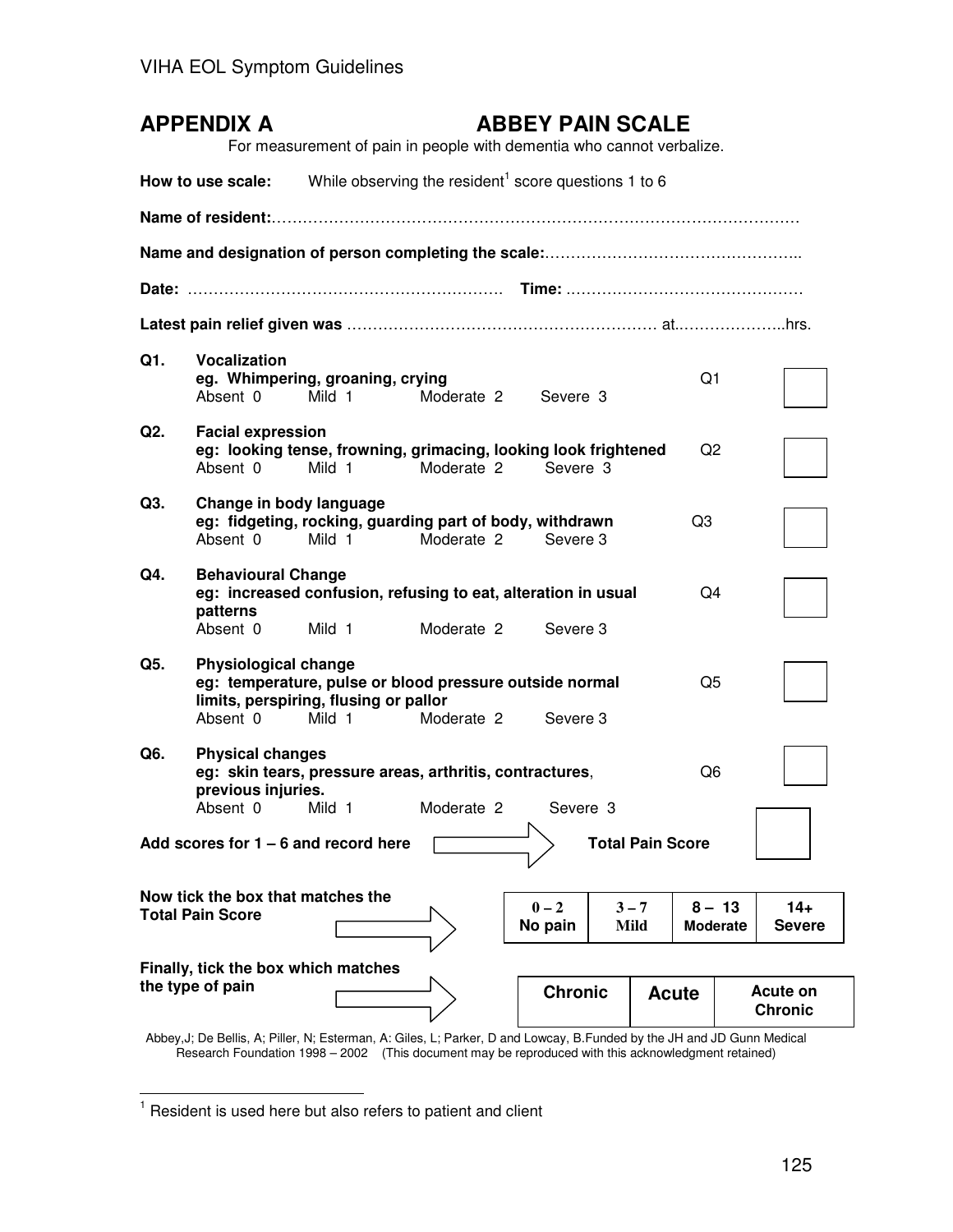# **APPENDIX B EXAMPLE OF A PAIN ASSESSMENT TOOL**

#### Date: \_\_\_\_\_\_\_\_\_\_\_\_\_\_\_Signature: \_\_\_\_\_\_\_\_\_\_\_\_\_\_\_\_\_\_\_\_\_\_\_\_\_\_\_\_\_\_\_\_\_Discipline: \_\_\_\_\_\_\_\_\_\_\_\_\_\_\_\_\_\_\_\_\_\_\_ **REASON FOR ASSESSMENT: □ Admission □ Change of condition □ other (e.g. regular review)**

**BODY MAP**: Place a number (e.g. 1, 2, 3) on the body indicating the location of pain/discomfort; use 1 for worst pain and 2 for next pain, etc. in the order of how distressing each pain is.



**NON-VERBAL PAIN INDICATORS: (Check as many as apply)** □ Verbally Excessive □ Moans/Sighs □ Weeps/Cries □ Cries out when moved □ Grimaces/Grunts  $\Box$  Rubs body part **□** Restless  $\Box$  Rocks □ Guards  $\Box$  Retracts □ Holds body part **□** Fidgets  $\square$  Resistive to touch **Lethargic** 

#### **FACES/NUMERIC SCALE:** Person indicates/states the pain/discomfort is **(CIRCLE ONE)**



#### **WORDS THE PERSON USES TO DESCRIBE THE PAIN/DISCOMFORT:**

| □ Discomfort<br>$\square$ Pins and Needles<br>$\Box$ Shooting                | $\Box$ Dull ache<br>$\Box$ Stabbing<br>$\Box$ Electric Like | $\Box$ Sharp<br>$\Box$ Cramping<br>$\square$ Surface | $\Box$ Burning<br>$\Box$ Throbbing<br>$\Box$ Deep |  |
|------------------------------------------------------------------------------|-------------------------------------------------------------|------------------------------------------------------|---------------------------------------------------|--|
| <b>□ Constant</b><br>HAS THE PAIN/DISCOMFORT OR TREATMENT PRODUCED ANY OTHER | Occasional                                                  | $\Box$ Other                                         |                                                   |  |
| <b>SYMPTOMS?</b>                                                             |                                                             |                                                      |                                                   |  |

# **SYMPTOMS?**

| □ Nausea          | $\Box$ Loss of Appetite $\Box$ Diarrhea |                         | □ Constipation |
|-------------------|-----------------------------------------|-------------------------|----------------|
| $\Box$ Drowsiness | $\square$ Dizziness                     | $\Box$ Unclear thinking | □ Anxiety      |
| □ Change in mood  | □ Disturbed sleep                       | □ Other                 |                |